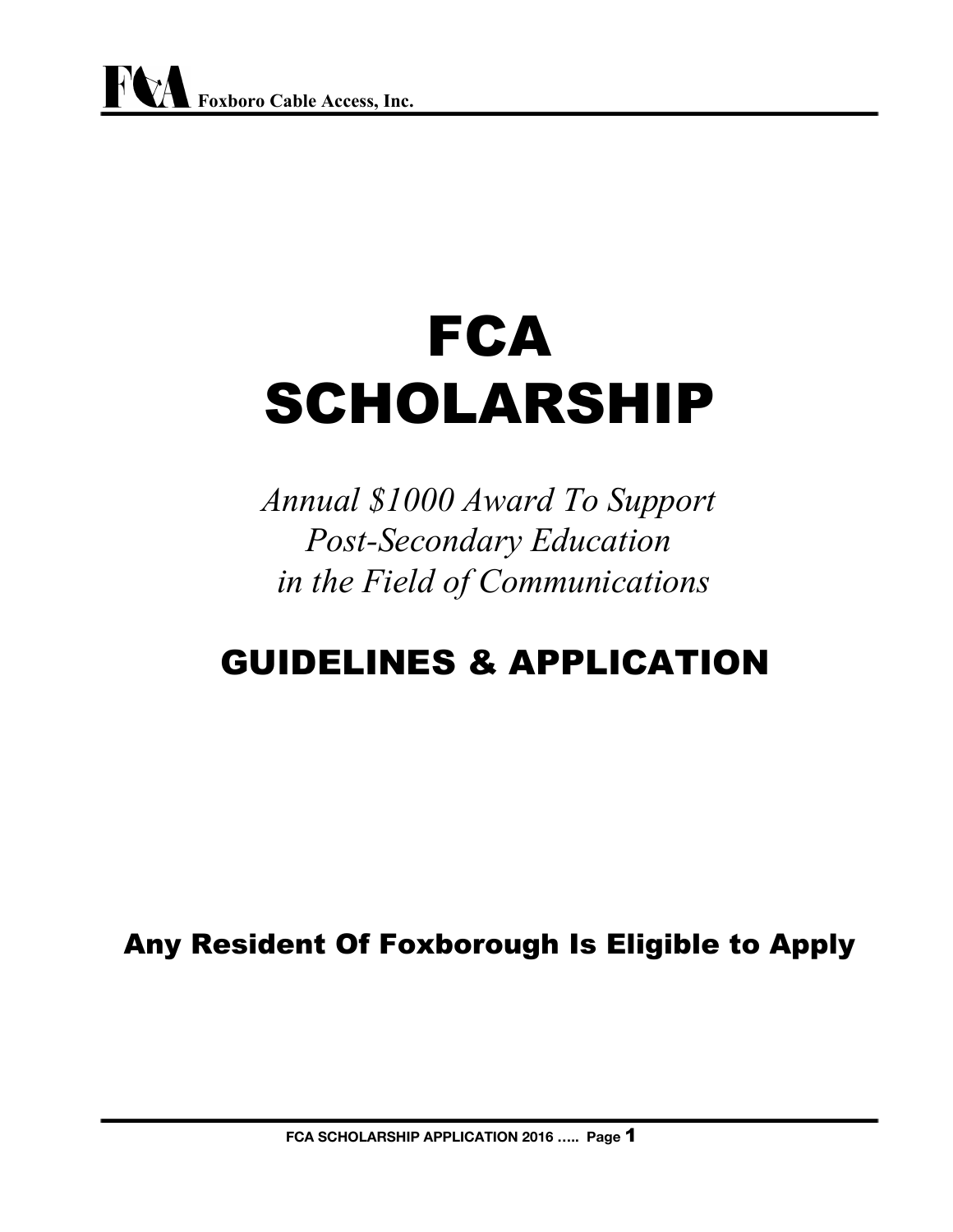### SCHOLARSHIP APPLICATION

Dear Scholarship Applicant,

The major objective of Foxboro Cable Access, Inc. is to develop a Foxborough organization which is dedicated to taking full advantage of the equipment and services provided to the town as part of the license agreement with Comcast Corporation and Verizon.

It is the desire of the Board of Directors of Foxboro Cable Access, Inc. to assist in furthering the educational development of any qualified town resident who is pursuing a career in the field of communications. To that end, we have established an annual scholarship award in the amount of \$1000. The FCA Scholarship is intended to provide a foundation for post-secondary education and interested candidates are eligible to re-apply any year that they are accepted in or applying to a college or university with a major focus of study in the communications field.

To be eligible for consideration, your application must be received at the FCA office, 28 Central Street, Foxboro by Friday, **MAY 20, 2016**.

Please address the sealed application envelope to:

Foxboro Cable Access Scholarship Committee c/o Foxboro Cable Access, Inc. 28 Central Street Foxboro, MA 02035

If you have any questions regarding the application process, please contact the FCA office at 5085434757.

Very truly yours,

FCA Scholarship Committee

#### PLEASE SUBMIT COMPLETED APPLICATION BY MAY 20, 2016

Please submit all 3 attached pages – Must be filled out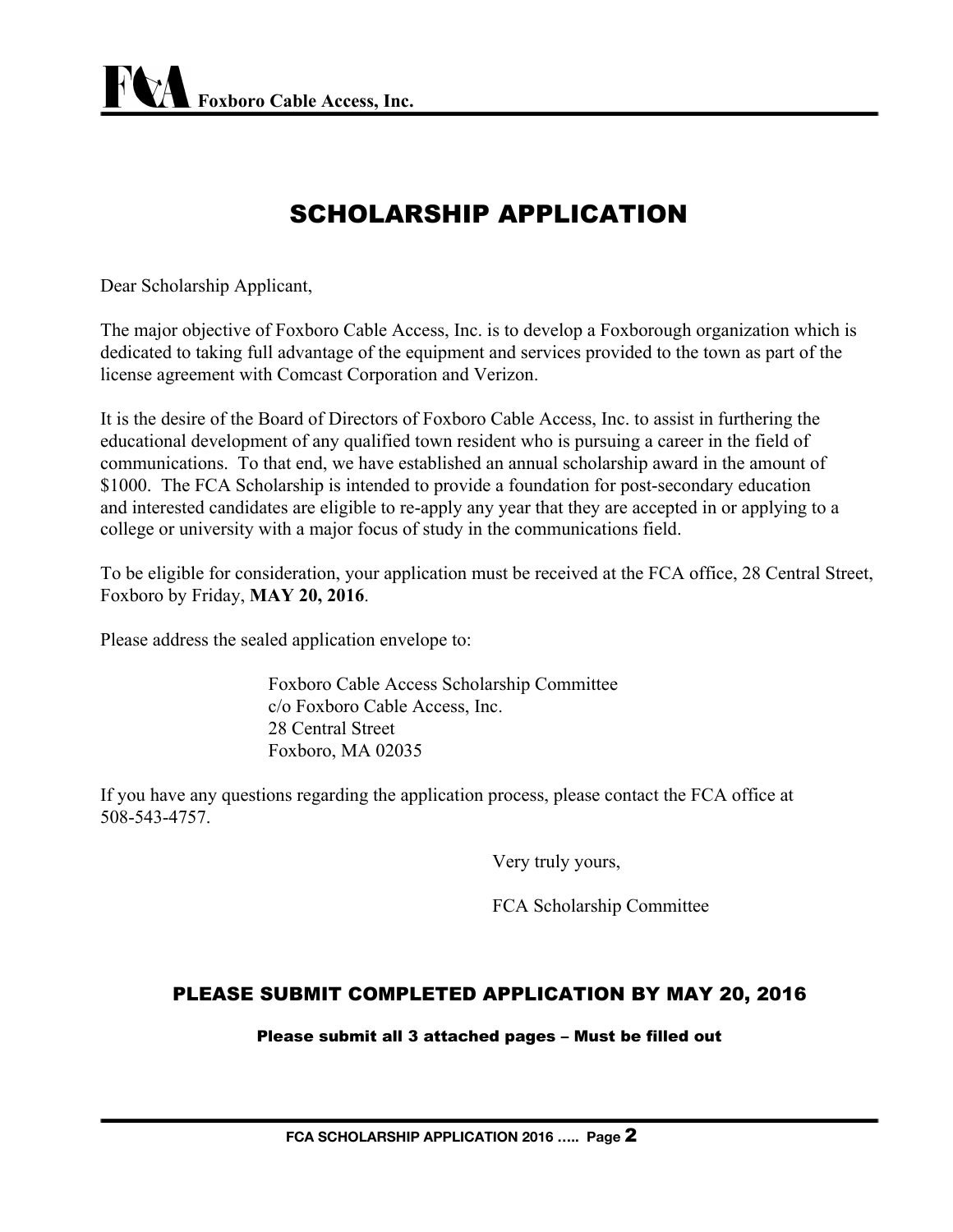#### SCHOLARSHIP APPLICATION

| APPLICANT:        | <b>DATE OF BIRTH:</b><br><u> 1990 - John Barn Barn, mars a</u> |
|-------------------|----------------------------------------------------------------|
| <b>ADDRESS:</b>   |                                                                |
| <b>TELEPHONE:</b> |                                                                |

**I hereby certify that the following is complete and accurate.**

#### **SIGNATURE OF APPLICANT**

**\_\_\_\_\_\_\_\_\_\_\_\_\_\_\_\_\_\_\_\_\_\_\_\_\_\_\_\_\_\_\_\_\_\_\_\_\_\_\_\_\_\_\_\_**

**Please attach a typed letter, no more than two pages, discussing your reasons for pursuing a career in the field of Communications. Include your plans for the future and any outside factors, such as job experience or extracurricular activities, which have influenced your educational decisions.**

#### I. **Background Information**

| <b>HEAD OF HOUSEHOLD:</b>      |                                                                                                                |                                                                                          |
|--------------------------------|----------------------------------------------------------------------------------------------------------------|------------------------------------------------------------------------------------------|
|                                | Name                                                                                                           | Occupation                                                                               |
| <b>SPOUSE:</b>                 |                                                                                                                |                                                                                          |
|                                | Name                                                                                                           | Occupation                                                                               |
|                                | <b>NUMBER OF STUDENTS IN HOUSEHOLD ATTENDING:</b>                                                              |                                                                                          |
|                                | College: Migh School: Market Leonard Milletter College: Milletter Milletter Milletter Milletter Milletter Mill |                                                                                          |
| <b>Educational Information</b> |                                                                                                                |                                                                                          |
|                                | ARE YOU A HIGH SCHOOL GRADUATE? ____________                                                                   | YEAR OF GRADUATION _________                                                             |
|                                |                                                                                                                |                                                                                          |
| <b>ADDRESS:</b>                |                                                                                                                |                                                                                          |
|                                |                                                                                                                |                                                                                          |
|                                |                                                                                                                |                                                                                          |
|                                |                                                                                                                |                                                                                          |
|                                |                                                                                                                | LIST THE COLLEGES TO WHICH YOU HAVE APPLIED, IN ORDER OF PREFERENCE. $\sqrt{}$ CHECK ANY |
|                                | <b>FROM WHICH YOU HAVE RECEIVED ACCEPTANCE LETTERS.</b>                                                        |                                                                                          |
|                                |                                                                                                                |                                                                                          |
|                                |                                                                                                                |                                                                                          |
|                                |                                                                                                                |                                                                                          |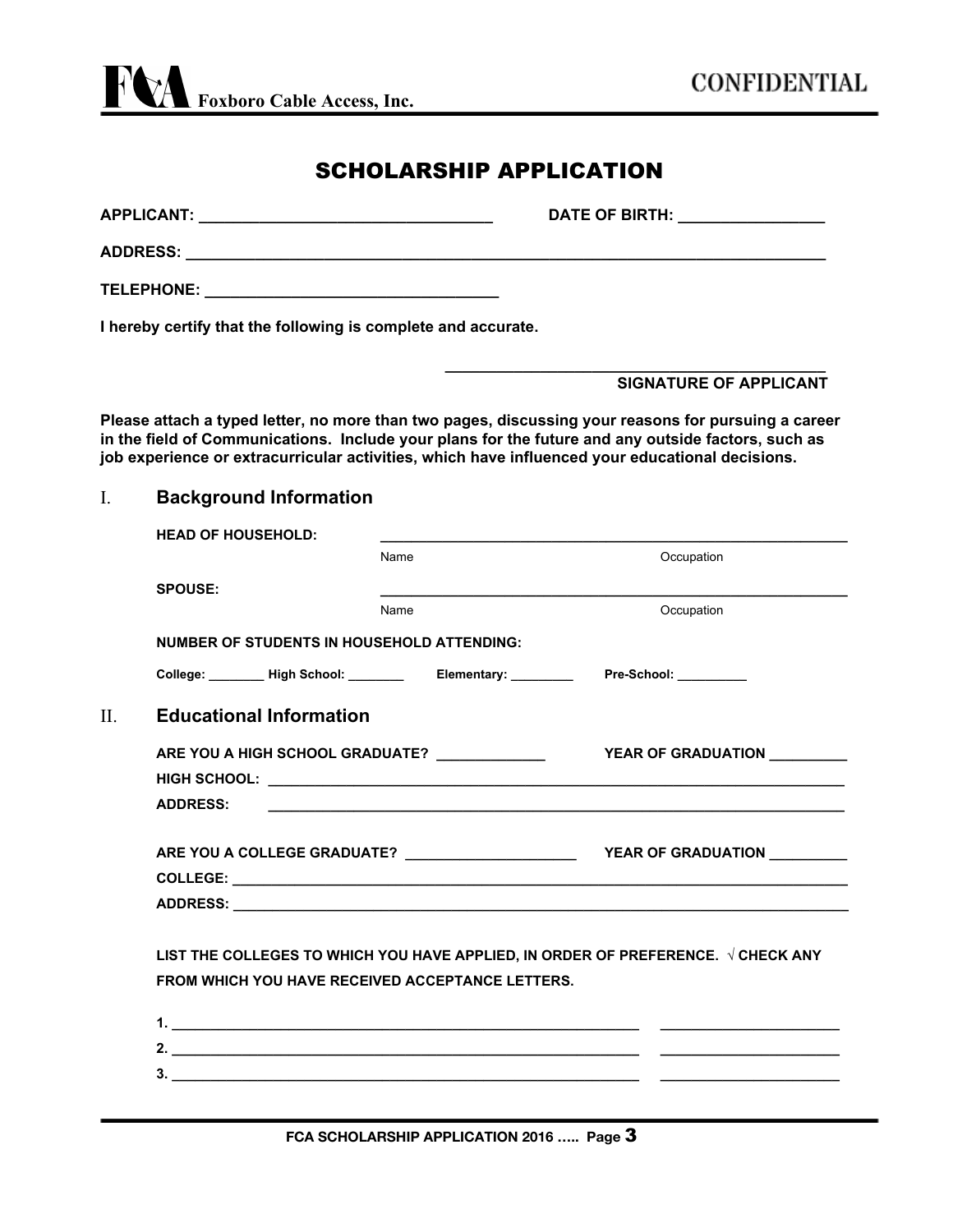

|                               |                                          | AVERAGE TOTAL COST FOR ONE YEAR'S ATTENDANCE: __________________________________             |
|-------------------------------|------------------------------------------|----------------------------------------------------------------------------------------------|
| <b>Financial Need</b><br>III. |                                          |                                                                                              |
|                               |                                          | DID YOU SUBMIT FINANCIAL AID FORMS TO THE COLLEGE? _____________________________             |
|                               |                                          | YOUR GROSS FAMILY INCOME, BEFORE TAXES, FROM ALL SOURCES: ( $\sqrt{C}$ Check One)            |
|                               | <b>UNDER \$30,000</b><br>UNDER \$100,000 | ◘<br>□<br>UNDER \$50,000 $\Box$ UNDER \$75,000<br>◘<br>UNDER \$150,000 $\Box$ OVER \$150,000 |
|                               |                                          | <b>FROM WHAT SOUCES DO YOU ANTICIPATE INCOME FOR COLLEGE EXPENSES?</b>                       |
| <b>PARENTS</b>                |                                          | <u> 1989 - Johann Barbara, martin basa</u><br><b>OWN EMPLOYMENT</b>                          |
| <b>LOANS</b>                  |                                          | <b>SCHOLARSHIP</b>                                                                           |

**IF THERE ARE ANY UNUSUAL FAMILY OR PERSONAL CIRCUMSTANCES THAT THE FCA SCHOLARSHIP COMMITTEE SHOULD CONSIDER, PLEASE EXPLAIN:**

IV. **Activities and Work Experience**(if additional space is needed, please use <sup>a</sup> separate page.)

**LIST ANY ACADEMIC OR COMMUNITY HONORS YOU HAVE EARNED** (Honor Roll, Awards, Etc.)

| -- |  |  |
|----|--|--|
| ω. |  |  |

**LIST ANY SCHOOL OR COMMUNITY ACTIVITIES IN WHICH YOU HAVE PARTICIPATED.** (include offices

| held or other leadership positions) |  |  |  |  |
|-------------------------------------|--|--|--|--|
| . .                                 |  |  |  |  |
| 2.                                  |  |  |  |  |
| 3.                                  |  |  |  |  |
|                                     |  |  |  |  |